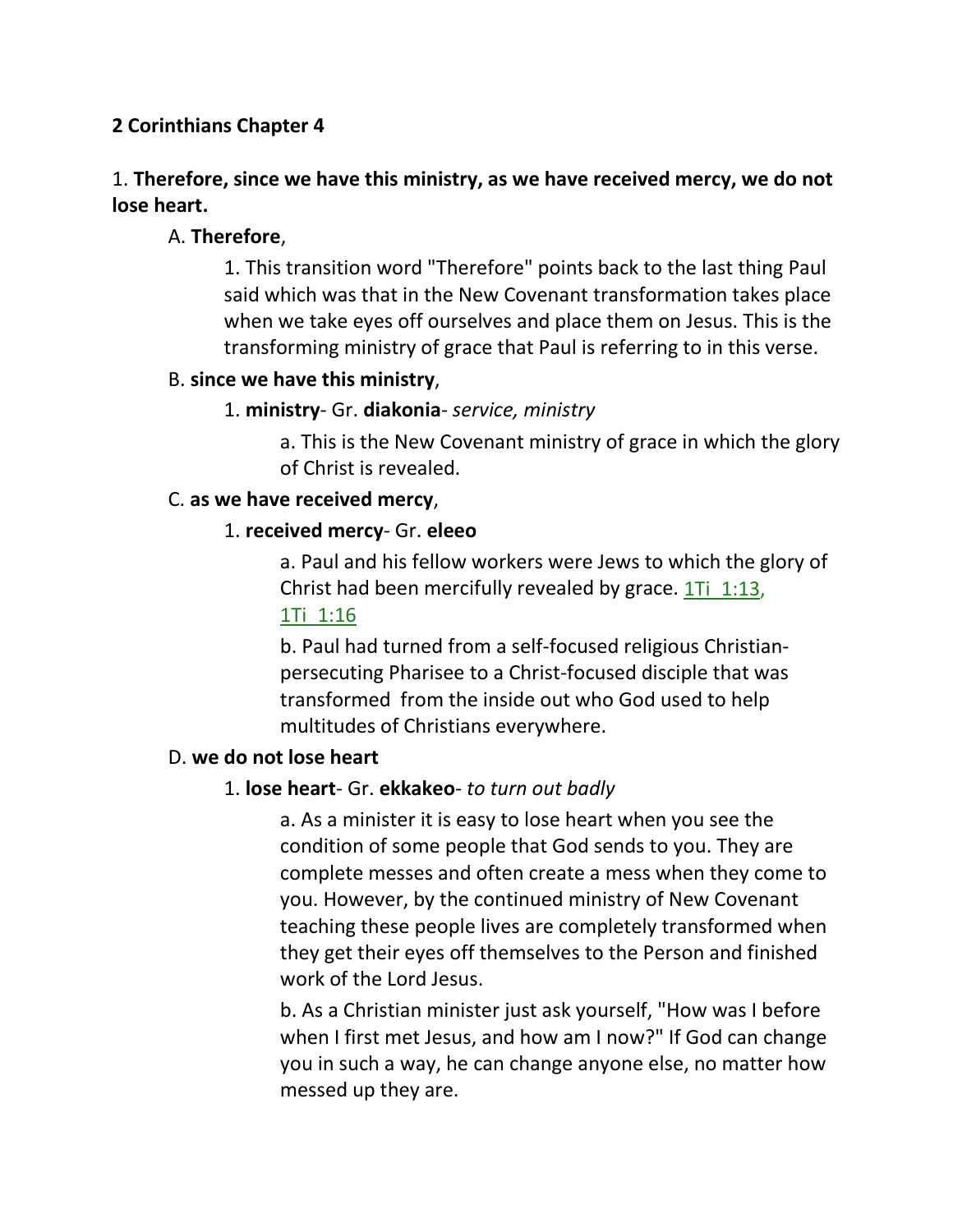2. **But we have renounced the hidden things of shame, not walking in craftiness nor handling the word of God deceitfully, but by manifestation of the truth commending ourselves to every man's conscience in the sight of God.** 

## A. **But we have renounced the hidden things of shame**,

1. **renounced**- Gr. **apeipomen**- *to speak off from oneself*, *to refuse, forbid, to renounce, disclaim*

a. This is a forceful word. You can't casually deal with the hidden things of shame and be free from them. You must renounce them.

## 2. **hidden things**- Gr. **kruptos**

a. The translation of this verse from *The Amplified Bible* is very good, and it brings out all the facets of these words which Paul uses in this verse. Compare your Bible with this version: "*We have renounced disgraceful ways—secret thoughts, feelings, desires and underhandedness, methods and arts that men hide through shame*." -Clarke Commentary

## 3. **shame**- Gr. **aischune**

a. We should not practice anything in private that we would be ashamed of if everyone knew about it.

# B. **not walking in craftiness nor handling the word of God deceitfully,**

## 1. **walking**- Gr. **peripateo**

2. **craftiness**- Gr. **panourgia**- *shrewdness, cunning, craftiness, unscrupulousness; the word signified the employment of any or all means necessary to realize an end*

a. This is usually seen in the area of money and raising finances. I have heard of a "Christian" marketing firm that helped large ministries raise large sums for their ministries. They encouraged pictures of emaciated children be shown in newsletters for people to give, even if that ministry does not have a ministry to help hungry children. They said the ends justified the means. This is shameful.

b. Young Christians are the ones most susceptible to the craftiness of false teachers. Eph  $4:14$ 

3. **handling deceitfully**- Gr. **doloo**- *to entrap, beguile; to adulterate,*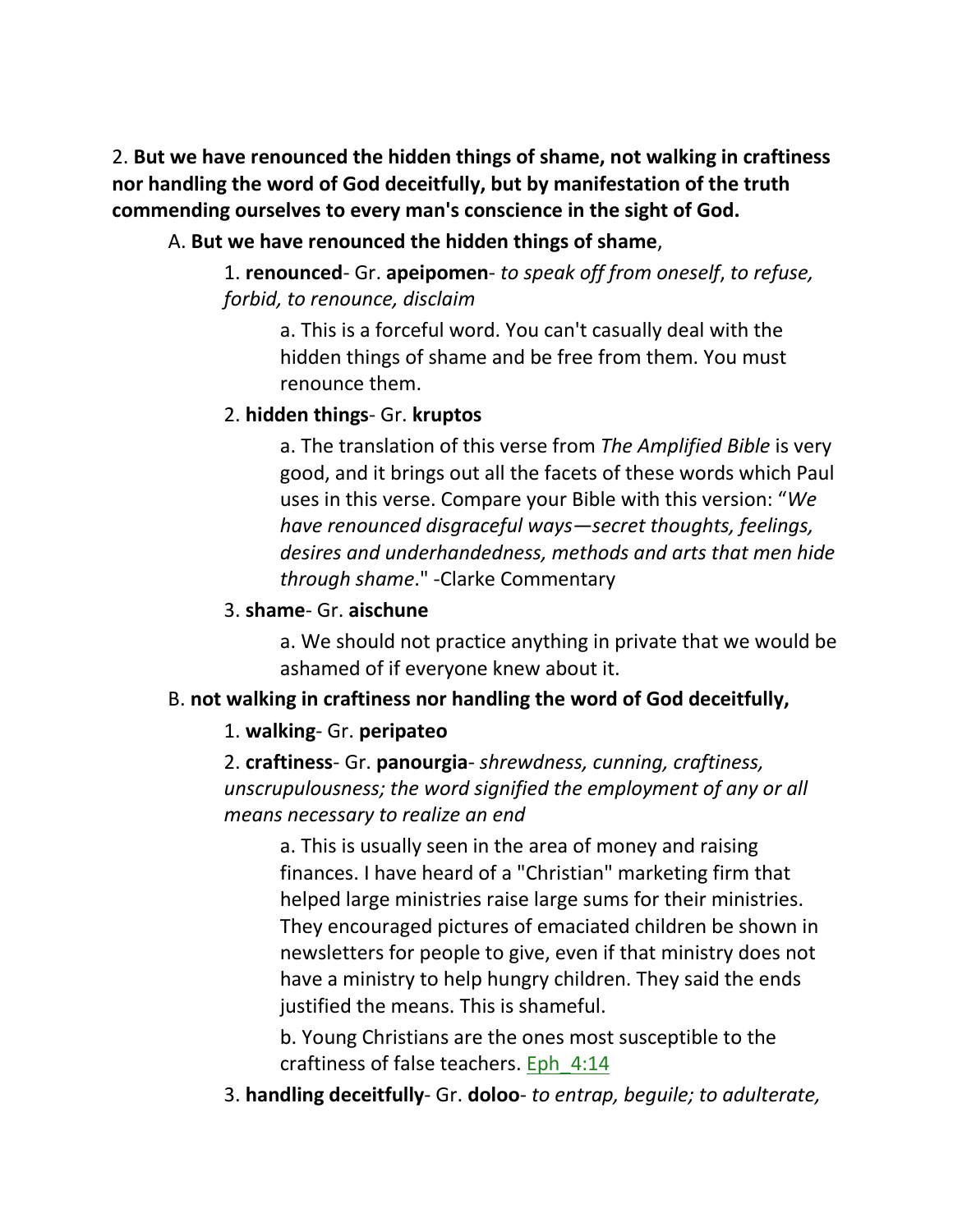## *corrupt, falsify*

a. This is using the Word of God for selfish ambition, motives, or gain.

b. Often scriptures and sermons dealing with finances are taught so that more money can be raised but they then are used for personal purposes.

## 4. **word**- Gr. **logos**

## C. **but by manifestation of the truth commending ourselves to every man's conscience in the sight of God**

## 1. **manifestation**- Gr. **phanerosis**

a. The truth is never shy about being seen in the fullness of the daylight. In fact, truth is most effective when it is displayed in full view.

## 2. **truth**- Gr. **aletheia**

a. Jesus is the truth. He dwells in unapproachable light right now beside His Father. 1 Tim. 6:16

3. **commending**- Gr. **sunistao**- *to present, to recommend to favorable attention*

## 4. **man's**- Gr. **anthropos**

a. We need to do everything we do in the plain sight of men.

## 5. **conscience**- Gr. **suneidesis**- *to know together*

a. We should not practice things that make others stumble or question if it is right or not. We should not lead others into things that would bother their consciences.

## 6. **sight**- Gr. **prosopon**- *face, presence*

a. What man cannot see, God sees and will call each person to account for their practices.

b. We are to do what we do in the plain sight of men. If we don't, it is still in God's plain sight.

# 3. **But even if our gospel is veiled, it is veiled to those who are perishing,**

## A. **But even if our gospel is veiled**,

- 1. **gospel** Gr. **euaggelion** *good news*
- 2. **veiled** Gr. **kalupto** *hidden*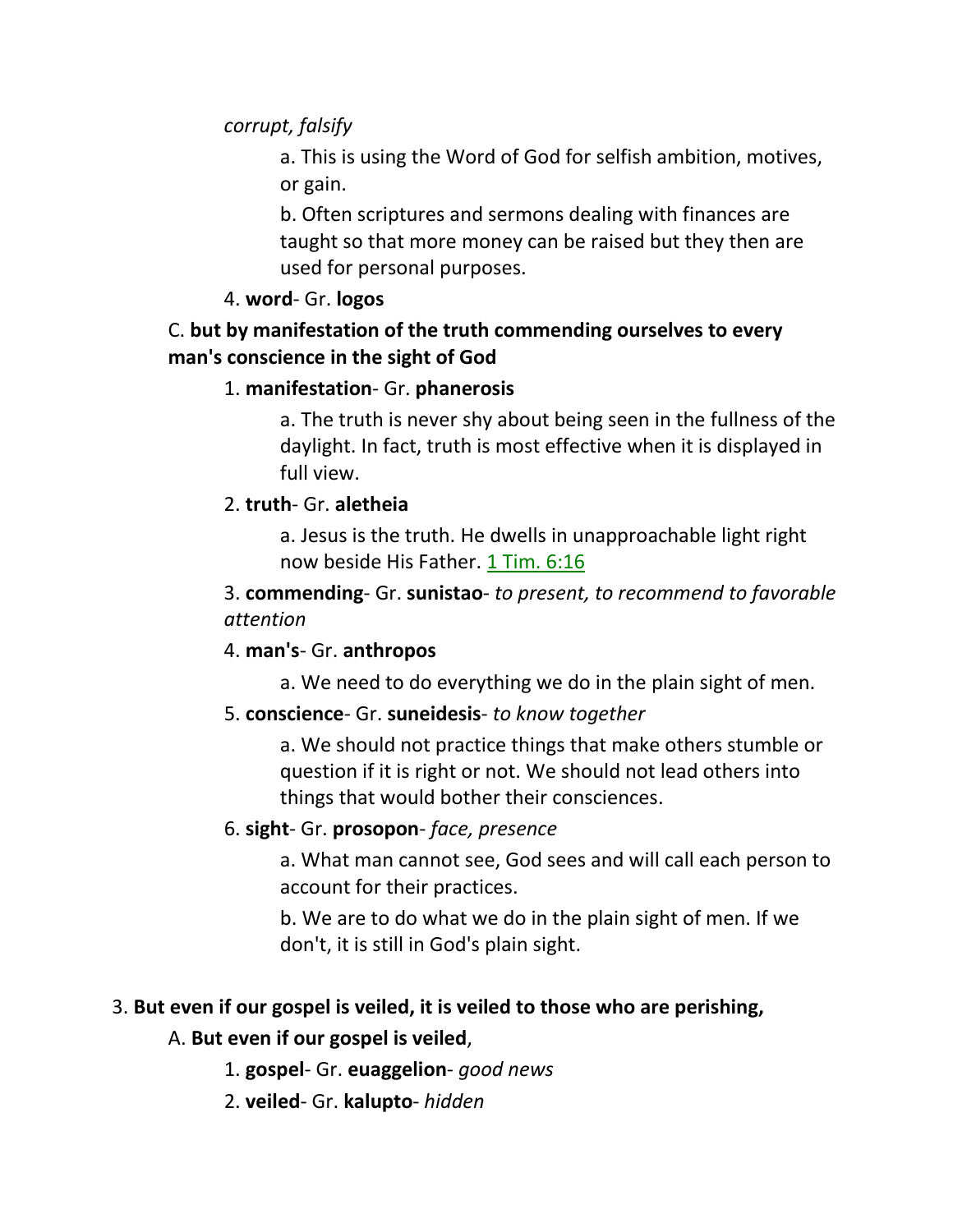a. It is hidden because of unbelief. That is rooted in a hardened heart. Acts 19:9

## B. **it is veiled to those who are perishing**

1. **perishing**- Gr. **apollumi**- *to destroy fully (reflexively to perish, or lose)*

a. Here we see that people who have not received the gospel are perishing. 2Th 2:10 Universalists don't bring this verse up. They say everyone is reconciled to God even if they don't know it. This word means to be destroyed and is used of being destroyed in hell. Matt. 10:28

b. This word is in the present tense. They are progressing on the path to destruction. The only way they will be saved is by accepting the gospel and to receive Christ by faith.

4. **whose minds the god of this age has blinded, who do not believe, lest the light of the gospel of the glory of Christ, who is the image of God, should shine on them.** 

## A. **whose minds the god of this age has blinded,**

1. **minds**- Gr. **noema**- *a conception of the mind, thought, purpose, device*

a. The mind is the doorway of the heart. This is why Satan endeavors to blind the minds of people, so their heart can't be influenced by the truth.

## 2. **god**- Gr. **theos**

a. This is referring to Satan. Although Jesus has received authority back that Satan stole from Adam, Jesus has not taken back full ownership of this world yet. He allows Satan to still occupy this earthly realm until He returns to set up His kingdom on earth. God desires that each believer take the authority that belongs to Christ and take territory back from Satan and especially those held by his darkness. This pleases the Lord when we do this by faith. This rubs the nose of the Devil in the defeat that Jesus accomplished when He rose from the dead.

b. This world worships Satan although many don't know it.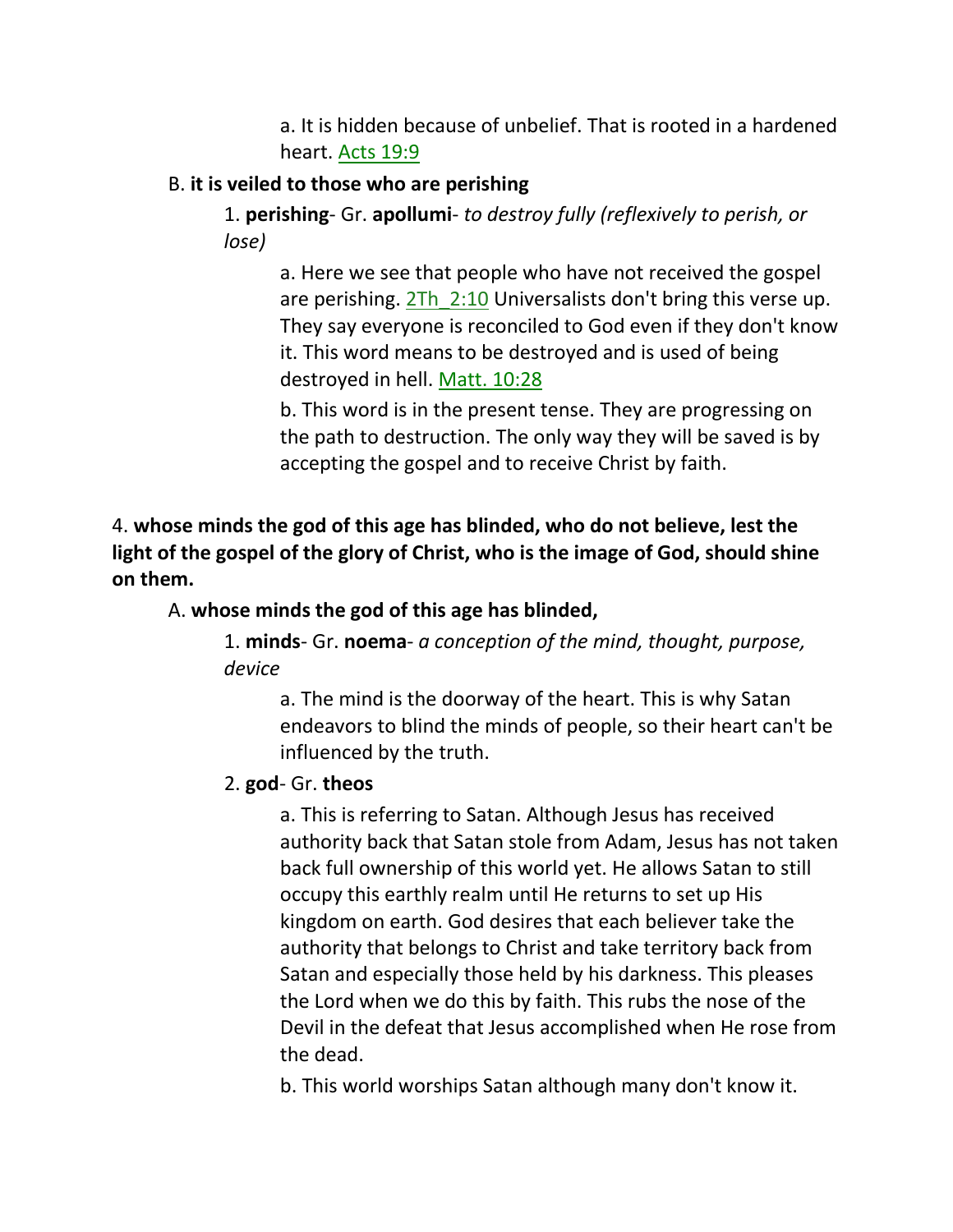They follow the course of this world that is run by the spirit that now works in the sons of disobedience. Eph. 2:2

## 3. **age**- Gr. **aion**

a. In the church age, the church is the only light. Just as at night the moon is the main light in the darkness, so the church is during this age. Just as the moon has no light in itself but reflects the sun, so the church has no inherent light in her, but reflects the light of the Son.

## 4. **blinded**- Gr. **tuphloo**- *render blind*

a. Satan's favorite blinding tactic is the use of religion which puts the focus on man instead of on Christ. 2 Cor. 3:14

b. As the moon goes completely dark when the sun is obstructed by the earth, so man is put in complete darkness when they focus on themselves rather upon Christ.

## B. **who do not believe,**

1. **believe**- Gr. **pisteuo-** *to be persuaded*

# C. **lest the light of the gospel of the glory of Christ,**

## 1. **light**- Gr. **phos**

a. A person can only see this light when they turn to Christ. The Spirit will remove the blinding veil so they can behold the glory of the Lord. 2 Cor. 3:18

b. Jesus is the light of the world. John 8:12

## 2. **gospel**- Gr. **euaggelion**- *good news*

a. The gospel is the good news of Jesus finished work in His death, burial, and resurrection.

## 3. **glory**- Gr. **doxa**

- a. This glory is God's goodness, grace, and mercy.
- 4. **Christ** Gr. **christos** the Anointed One, Messiah

## D. **who is the image of God**,

## 1. **image**- Gr. **eikon**- *an image, figure, likeness*

a. To see Jesus is to see the Father.

b. Jesus is the express and exact image of God the Father. Heb. 1:3, Col. 1:15, Php 2:6

## E. **should shine on them**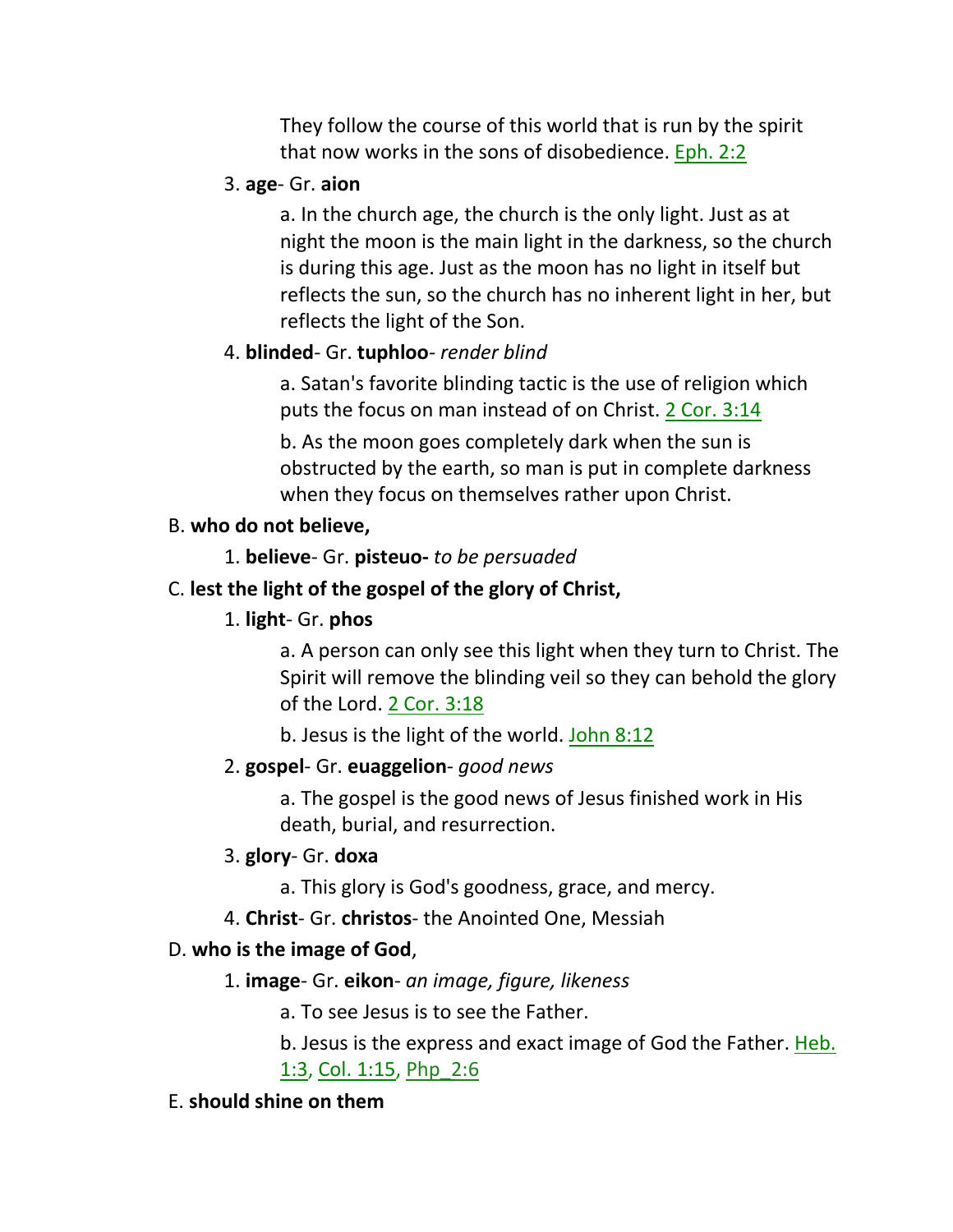### 1. **shine**- Gr. **augazo**- *to beam upon, irradiate*

a. Jesus the outshining of God's glory. Heb. 1:3

b. He is the visible member of the God-head.

c. Here we see the image shining on us. We could not stand the Father's glory shining on us in all its fulness. No man could survive this. Ex. 33:30

d. Every time God has appeared to man in human history it has been an appearance of the second member of the Godheadthe Word, the Lord Jesus Christ.

## 5. **For we do not preach ourselves, but Christ Jesus the Lord, and ourselves your bondservants for Jesus' sake.**

## A. **For we do not preach ourselves**,

- 1. **preach** Gr. **kerusso**
- 2. **ourselves**

a. Many water the gospel down by a man-centered gospel, which puts a focus on man's works and merits, instead of Christ's.

b. If people walk away more hearing more about and being more impressed with you than Jesus, there is something very off!

## B. **but Christ Jesus the Lord**,

1. The gospel is all about Christ Jesus the Lord. It centers around His Person and finished work. 1 Cor. 15:3-4

## C. **and ourselves your bondservants for Jesus' sake**

## 1. **bondservants**- Gr. **doulos**

a. The proper attitude for a Christian minister is one of a servant of the people God sends him or her to. This is called servant leadership. The main way a leader serves others is be leading by example.  $1\text{Pe}$  5:3

b. Many see themselves in an exalted position over those to whom they have been sent. They see the people there for their ministry, instead of them being there to equip them to fulfill theirs. Eph. 4:11-12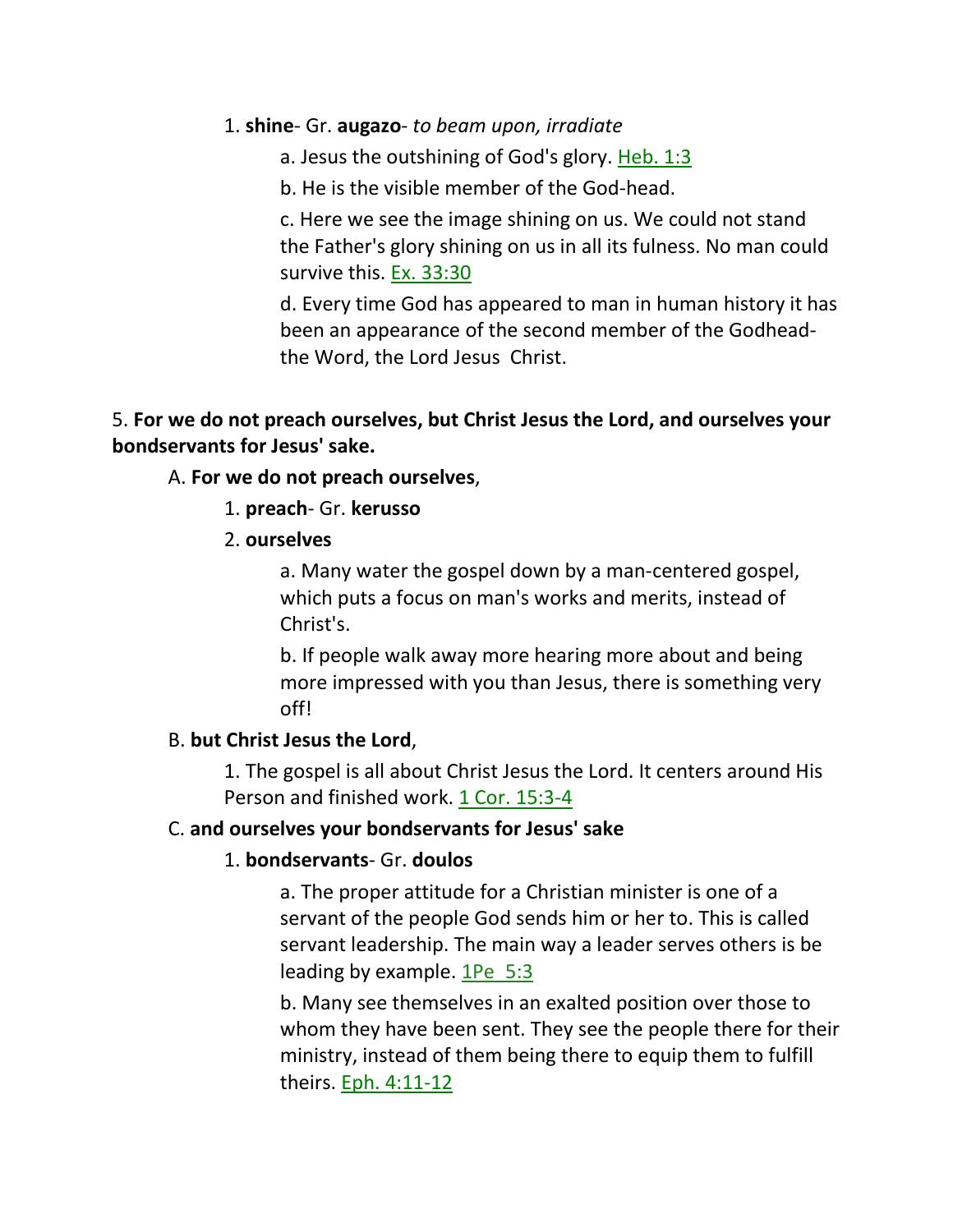## 2. **Jesus' sake**

a. Christian ministers serve in Jesus' stead. That are serving in His place and in His name. We need to know the Lord's character and only minister in a way that Jesus would.

6. **For it is the God who commanded light to shine out of darkness, who has shone in our hearts to** *give* **the light of the knowledge of the glory of God in the face of Jesus Christ.** 

## A. **For it is the God who commanded light to shine out of darkness,**

## 1. **commanded**- Gr. **epo**- *to speak*

- 2. **light** Gr. **phos**
	- a. This refers to the work of God in original creation.
- 3. **shine** Gr. **lampo** *give light*
	- a. We get our English word lamp from this.
- 4. **darkness** Gr. **skotos**
	- a. This was primordial darkness before creation took place.

# B. **who has shone in our hearts to give the light of the knowledge of the glory of God in the face of Jesus Christ.**

## 1. **shone**- Gr. **lampo**

a. As God spoke light into the darkness in the universe, so God spoke light into our spiritual darkness when we were born again.

## 2. **hearts**- Gr. **kardia**

a. As the Spirit hovered over the face of the deep, ready for God's Word to bring the formation of creation, so the Spirit of God hovered over our heart waiting for the gospel to be spoken to us, so He could bring the new creation into existence.

b. As in original creation, God formed the earth the first three days, and then last three days He filled what He had formed, likewise, God first forms us in the new birth, and then fills us the with the Holy Spirit.

## 3. **knowledge**- Gr. **gnosis**

a. This Greek word **gnosis** means general knowledge. There is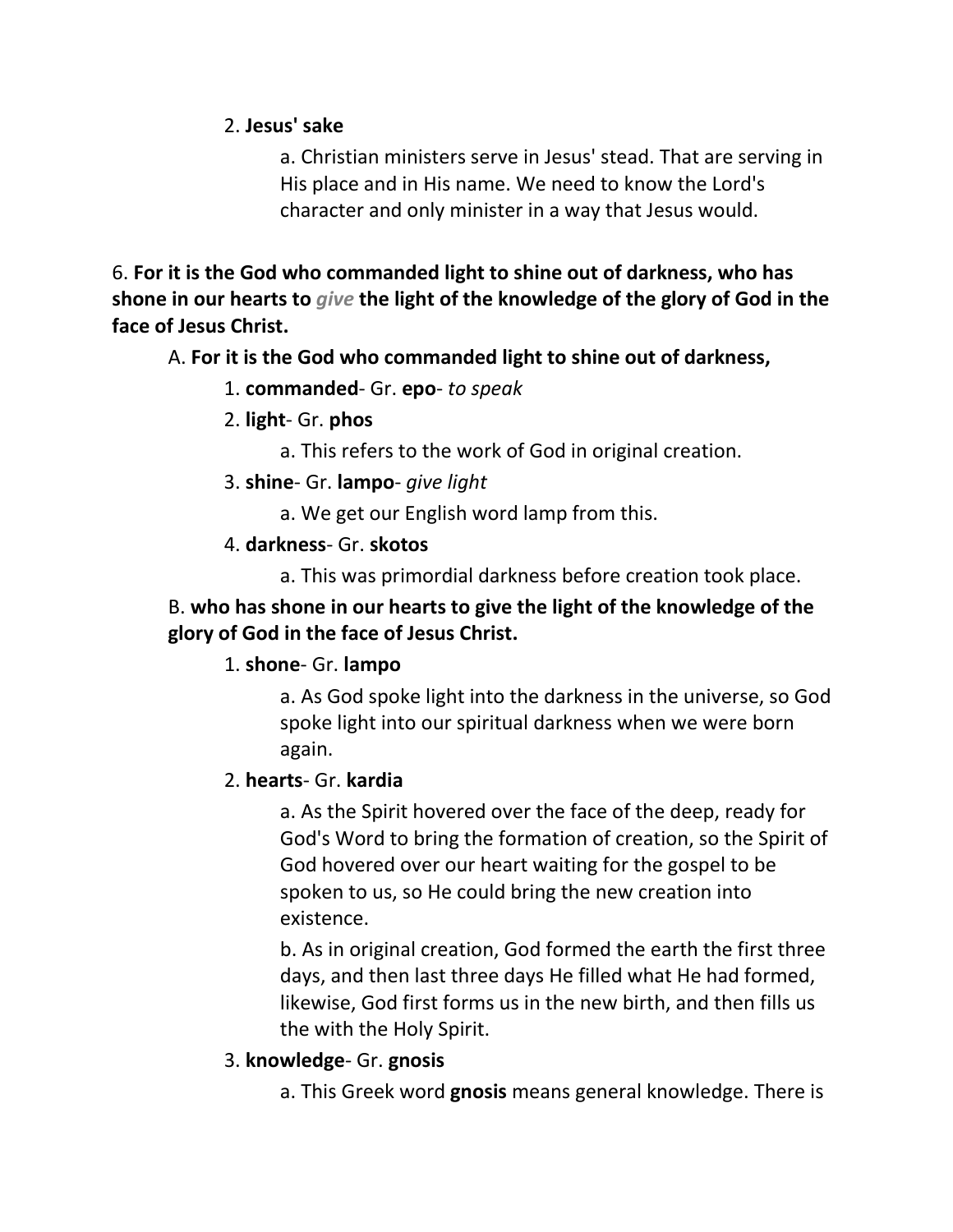another Greek word that speaks of revelation knowledgewhich is **epignosis**. Here the word **gnosis** is used. This is basic knowledge about God. Once we start walking with God after we are saved, we receive **epignosis**- revelation knowledge of God. By this revelation knowledge of Christ, we can grow as a Christian. 2 Pet. 3:18

### 4. **glory**- Gr. **doxa**

a. This glory is the goodness, grace, and mercy of God.

### 5. **face**- Gr. **prosopon**

a. The Person of Jesus fully and exactly expresses God's glory, which is His goodness.

b. We are changed by beholding the glory that is in the face of Jesus. 2 Cor. 3:18

7. **But we have this treasure in earthen vessels, that the excellence of the power may be of God and not of us.** 

#### A. **But we have this treasure in earthen vessels,**

1. **treasure**- Gr. **thesauros**- *the place in which good and precious things are collected and laid up, treasury*

a. We get our English word *thesaurus* from this Greek word. We have God's thesaurus of glory in us!

b. This is the light of God's glory. This is in our re-born spirit.

c. We are light in the Lord. Eph. 5:8

2. **earthen**- Gr. **ostrakinos**- *earthen ware*, *that is, clayey; by implication frail*

a. This speaks of our earthly body.

b. This speaks of the frailty of our human body.

### 3. **vessels**- Gr. **skeuos**- *a hollow vessel for containing things*

a. Our human body is a container for our inward man which is indwelt by the Holy Spirit.

#### B. **that the excellence of the power may be of God and not of us**

1. **excellence**- Gr. **huperbole**- *to throw beyond, surpassing*

a. We get our English word *hyperbole* from this word.

b. The power of God will far surpass our weakness if we will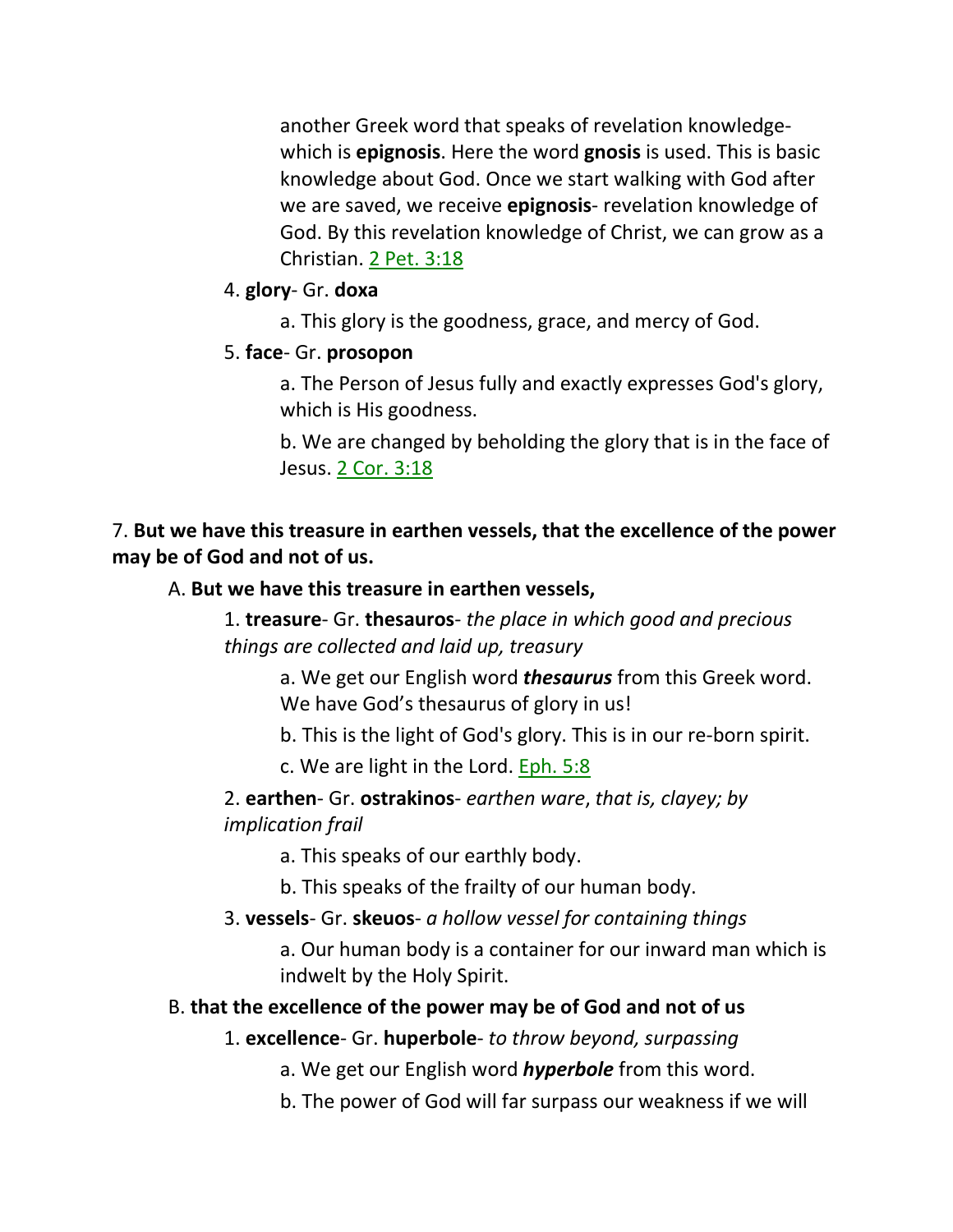draw upon it by faith.

2. **power**- Gr. **dunamis**- *inherent power, power residing in a thing by virtue of its nature, or which a person or thing exerts and puts forth*

a. The light and life of God in us contains inherent power that is released by faith.

## 3. **of God**

a. God has left weaknesses in our flesh that will never be overcome by our own effort. They can only be overcome by the power of God. When God's power lifts us above and free from our weaknesses then it is proven to be God's doing and not our own.

## 4. **not of us**

a. What is impossible with man, is possible with God. When God performs the impossible in and through us, then He gets the credit and glory for it.

# 8. **We are hard-pressed on every side, yet not crushed;** *we are* **perplexed, but not in despair;**

## A. **We are hard-pressed on every side,**

## 1. **hard-pressed**- Gr. **thlibo-** *to apply pressure to*

a. Pressure is inevitable in life especially for those in the ministry. The main pressure that is applied is from people.

## 2. **on every side**- Gr. **en pas**- *in all*

a. The devil wants you to think he has you in a trash compactor and that you are the trash. You are not! In all these things you are more than a conqueror through Jesus who loves you. Rom. 8:37

## B. **yet not crushed;**

1. **crushed**- Gr. **stenochoreo**- *to straiten, compress, cramp, reduce to straits; to be constrained, reserved, be unable to express oneself*

a. God does not permit the pressure of life and ministry to crush us. This Greek word means to be so pressed that you can't speak because all the air has been pressed out of you. If you get to this place, it was because you have been doing your own thing, not God's thing He has for you.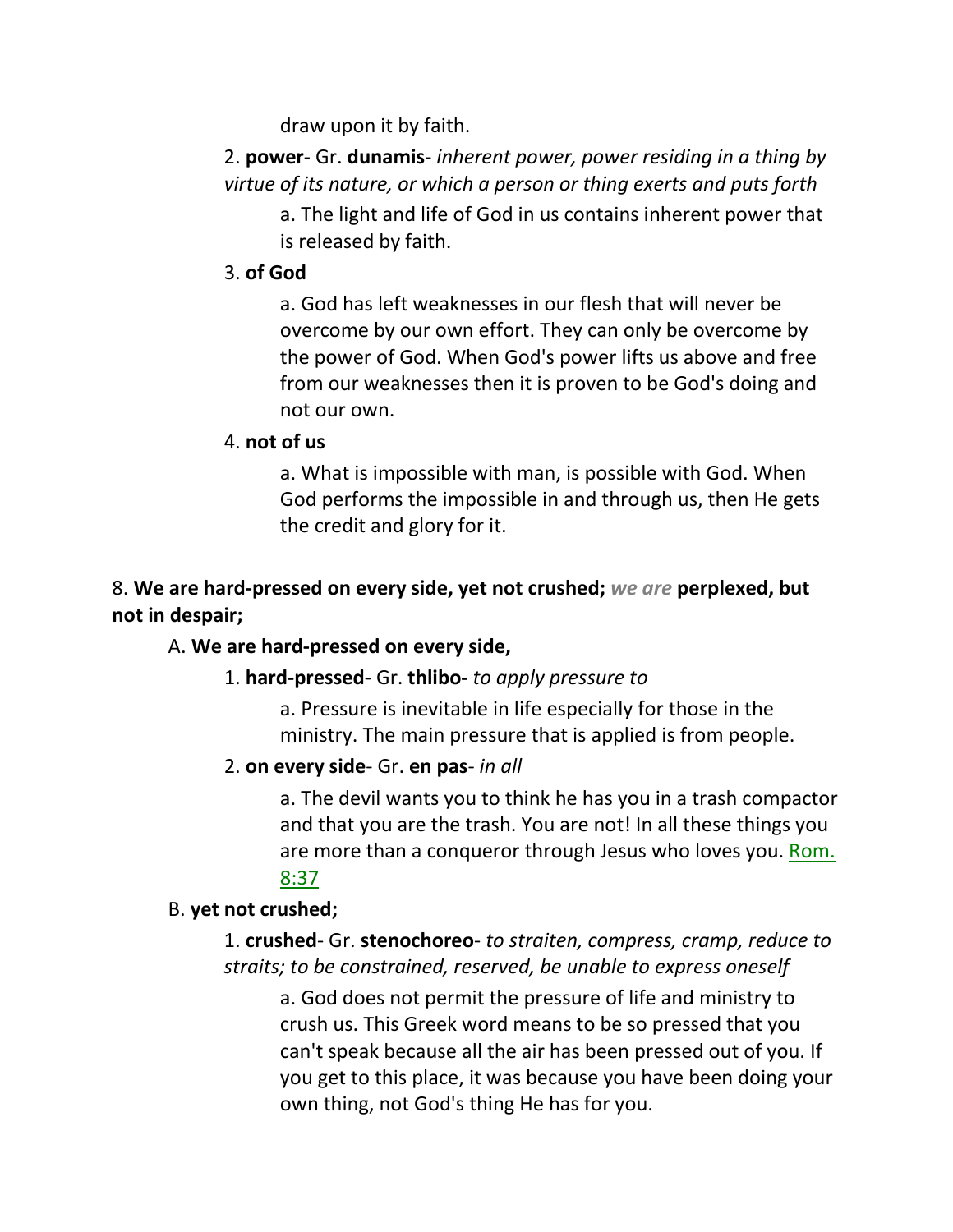b. No matter how much pressure hits our life, we will never be in a place where we can't speak God's Word, promises, and our faith.

c. If you take the air out of a plastic bottle, it will be instantly crushed by the air pressure surrounding it. I work at a high elevation of 8,600 ft in Colorado. I live in a neighboring city that is somewhat lower in elevation- approximately 6,800 ft. Sometimes I have a water bottle in my car that I have drank and it is empty with the lid on it. When I get close to home I will hear a loud pop. When I first heard this sound, I thought something broke on my car. I came to find out it was the water bottle that was crushed by the higher air pressure as I traveled down the mountain. There is constant pressure from the flesh, world, and the devil that press against us. However, we don't have to be crushed because we have a greater internal power pressing back against it. Greater is He that is in us, than he that is in the world.

d. Many Christians are crumbling under life's pressures. They don't have to. If we will keep taking in God's Word and praying in the Holy Spirit, we can experience an internal power that is equal and greater than the external pressure on us.

#### C. **we are perplexed,**

1. **perplexed**- Gr. **aporeo-** *not to know how to decide or what to do, to be perplexed*

a. There are times in life we find ourselves in situations where we do not know what to do or what way to go. In these times we need to trust Jesus who is the WAY, the truth, and the life. He will make a way where there is no other way. When you are stuck between a problem and the deep blue sea, you will either be called to walk on the water or God will split the water and you will walk through on dry ground!

#### D. **but not in despair**

1. **despair**- Gr. **exaporeomai**- *to be utterly at loss, be utterly destitute of measures or resources, to renounce all hope, be in despair*

a. I don't care what situation you find yourself in. You are not left with measures or resources. You always have the Word of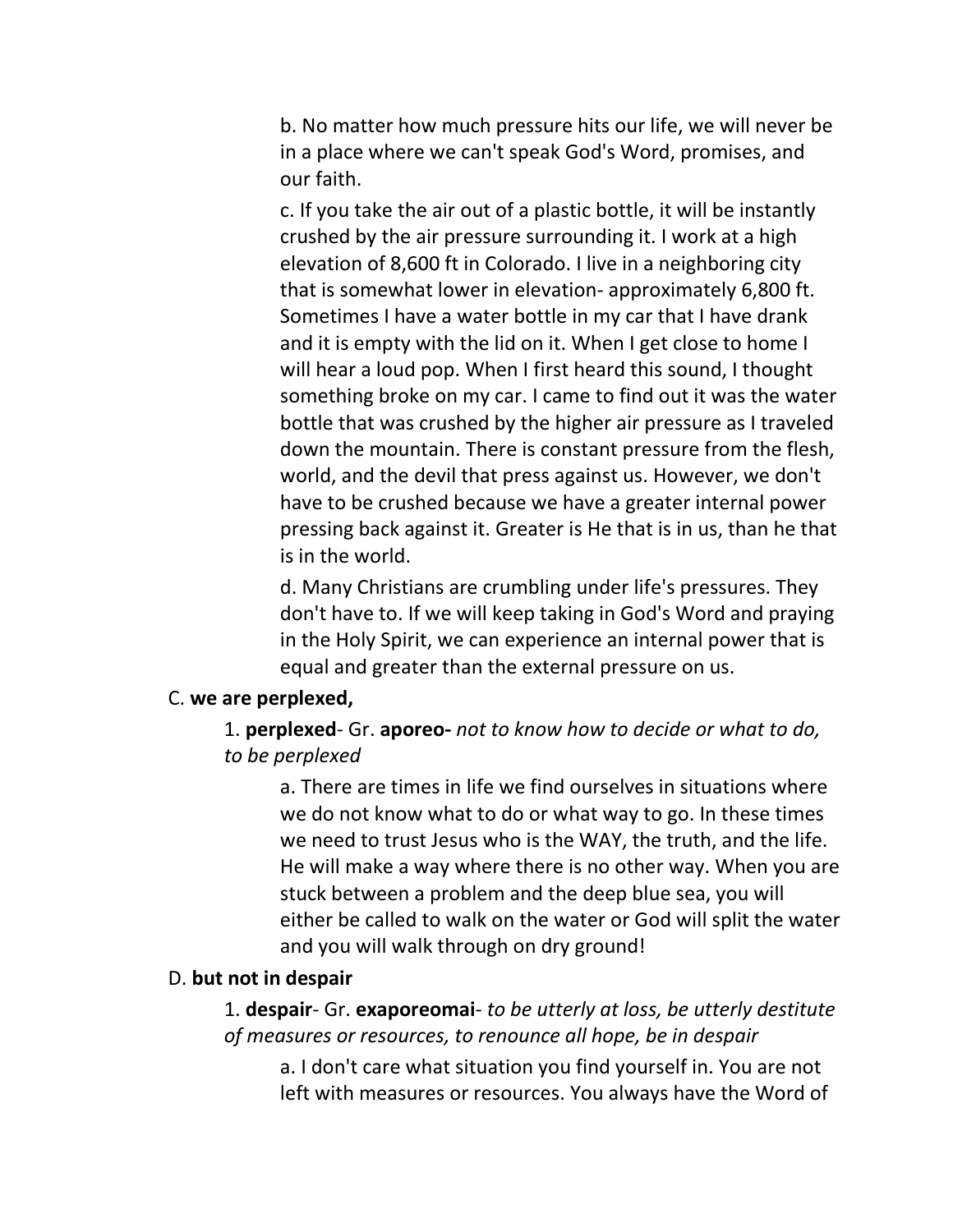God and the Holy Spirit. You have prayer and the power of God. Act\_16:25

### 9. **persecuted, but not forsaken; struck down, but not destroyed—**

### A. **persecuted**- Gr. **dioko**- *to pursue in harrassment*

1. It is interesting that Paul was persecuted, seeing that he used to persecute Christians.

### B. **but not forsaken**,

1. **forsaken**- Gr. **egkataleipo**- *in a state of abandonment- to leave, leave behind; to forsake, desert*

a. God will never leave us nor forsake us. Heb. 13:5

## C. **struck down**- Gr. **kataballo**- *to throw down*

1. I think some Christians think the Christian life is one in which you are always experiencing good things. No, there are times you will get hit by things that will cause your head to be where your feet used to be. However, nothing can keep us down. We can get up, dust off ourselves, and move forward. We are victors, but this does not mean we won't be hit or even knocked down from time to time.

2. Pro 24:16 *For a righteous man may fall seven times and rise again, But the wicked shall fall by calamity.* 

3. Psa 37:24 *Though he fall, he shall not be utterly cast down; For the LORD upholds him with His hand*.

## D. **but not destroyed**

1. **destroyed**- Gr. **apollumi**- *to put out of the way entirely, abolish, put an end to ruin*

a. In a modern translation of this you can say, "knocked down, but not knocked out!"

b. We can never be destroyed because destruction is a final state which will be experienced in hell. Destruction is an eternal state, not a temporal event. Jesus died for our sins, and delivered us from hell. Hell is the place of eternal destruction. We will never experience destruction if we have accepted Jesus.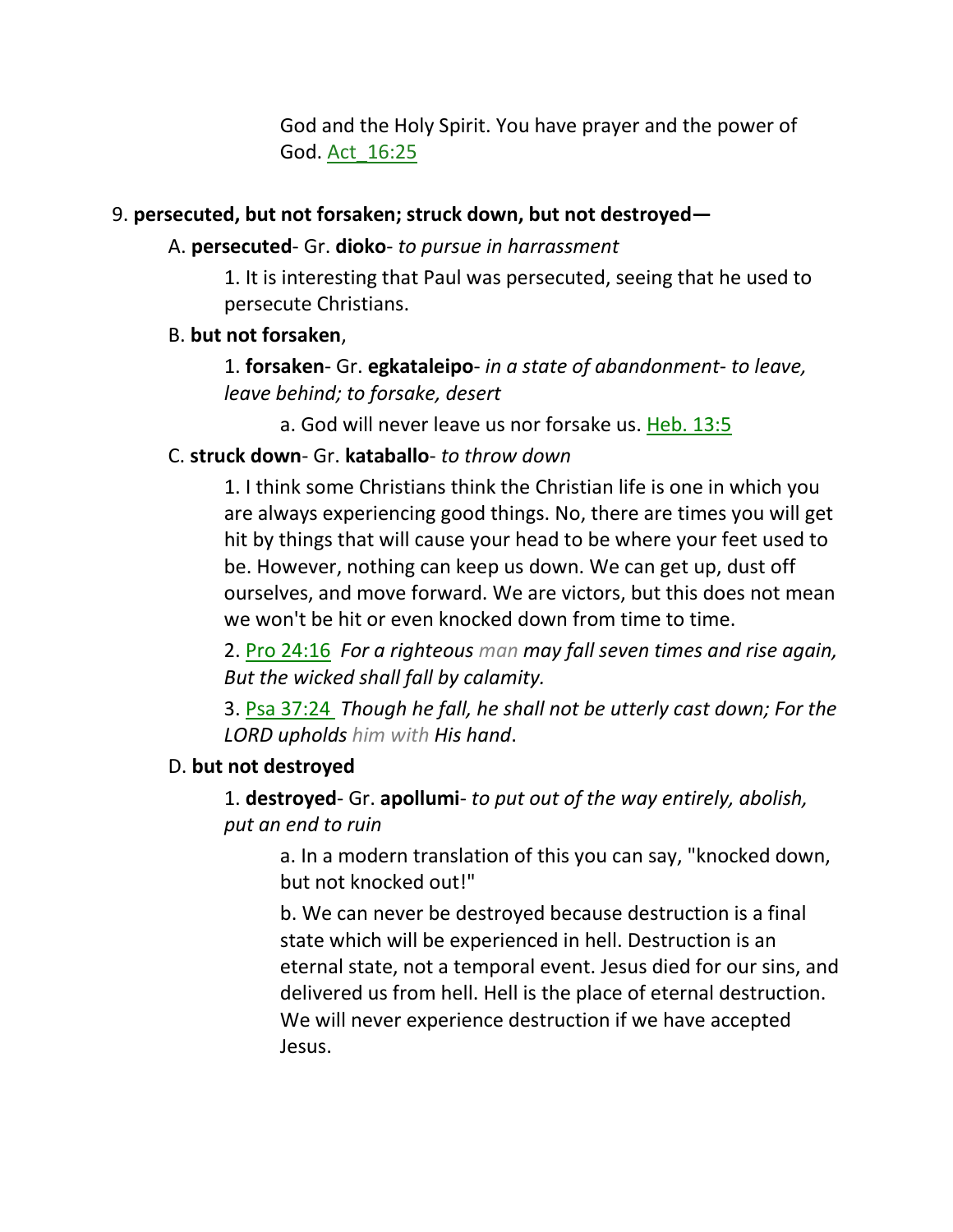10. **always carrying about in the body the dying of the Lord Jesus, that the life of Jesus also may be manifested in our body.**

A. **always carrying about in the body the dying of the Lord Jesus,**

- 1. **carrying** Gr. **periphero** *to carry around*
- 2. **body** Gr. **soma**
- 3. **dying** Gr. **nekrosis** *the state of death*

a. *That is, having my body exposed to being put to death in the cause of Jesus (the oldest manuscripts omit "the Lord"), and having in it the marks of such sufferings, I thus bear about wheresoever I go, an image of the suffering Savior in my own person (2Co\_4:11; 2Co\_1:5; compare 1Co\_15:31). Doubtless, Paul was exposed to more dangers than are recorded in Acts (compare 2Co\_7:5; 2Co\_11:26). The Greek for "the dying" is literally, "the being made a corpse," such Paul regarded his body, yet a corpse which shares in the life-giving power of Christ's resurrection, as it has shared in His dying and death*. - Jamieson, Fausett, Brown Commentary

b. As we reckon ourselves by faith to having been crucified with Christ, the Spirit keeps our flesh in a deadened condition.

## B . **that the life of Jesus also may be manifested in our body**

1. **life**- Gr. **zoe**

a. *The fact of a dying, corpse-like body being sustained amidst such trials, manifests that "the (resurrection) life also," as well as the dying, "of Jesus," exerts its power in us. I thus bear about in my own person an image of the risen and living, as well as of the suffering, Savior. The "our" is added here to "body," though not in the beginning of the verse. "For the body is ours not so much in death, as in life*" [Bengel].

2. **manifested**- Gr. **phaneroo**- *to be make clear or evident*

a. When we keep our focus on the resurrected Christ, then His Spirit gives life to our mortal body. This is walking in the Spirit. Rom. 8:4-5, Col. 3:1-2

11. **For we who live are always delivered to death for Jesus' sake, that the life of Jesus also may be manifested in our mortal flesh.**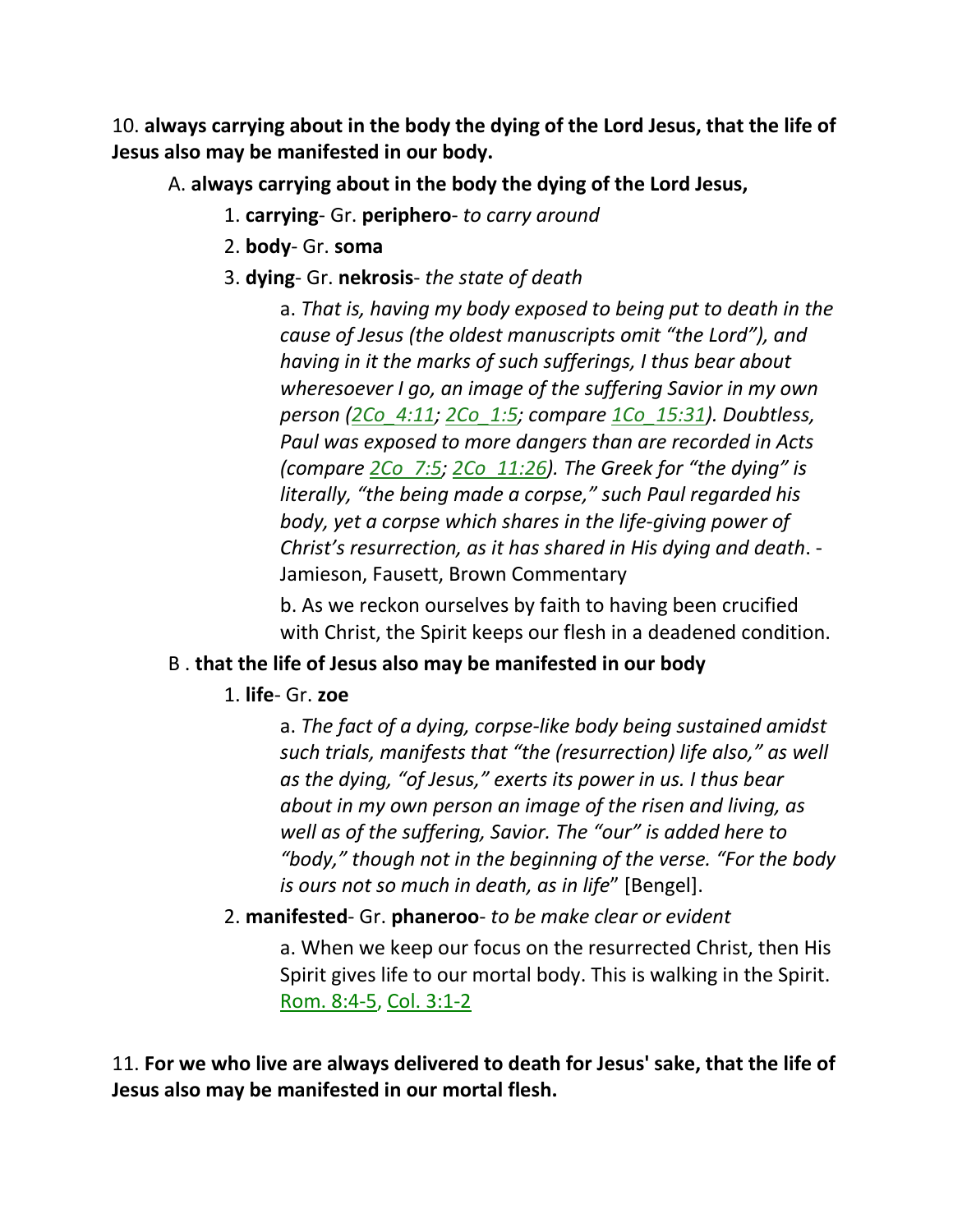## A. **For we who live are always delivered to death for Jesus' sake,**

## 1. **live**- Gr. **zao**

a. Paul is speaking about himself and other Christian ministers that had not been martyred yet.

### 2. **delivered**- Gr. **paradidomi**- *to give over*

a. *Exposed constantly to death. This shows what is meant in 2Co\_4:10, by bearing about in the body the dying the Lord Jesus; 1Co\_15:31*. -Barnes Commentary

## 3. **death**- Gr. **thanatos**

## B. **that the life of Jesus also may be manifested in our mortal flesh**

1. **life**- Gr. **zoe**

a. Gal. 2:20

## 2. **manifested**- Gr. **phaneroo**- *to make clear or evident*

a. This life was manifested in Paul's body when he was stoned and left for dead. The disciples stood around him and prayed and he rose up and continued on to minister!

## 3. **mortal flesh**- Gr. **thnetos sarx**- *liable to death flesh*

a. This life manifested is by the Spirit of God. Rom 8:11

## 12. **So then death is working in us, but life in you.**

## A. **So then death is working in us,**

## 1. **death**- Gr. **thanatos**

a. In some degree serving others causes death to work in our selfish flesh. Php\_2:17; Php\_2:30, 1Jn\_3:16

b. Being a living sacrifice includes getting out of our comfort zone of the flesh and serve others. When we do that our flesh hits the fire. Your flesh should have grill marks on it!

## 2. **working**- Gr. **energeo**

## B. **but life in you**

## 1. **life**- Gr. **zoe**

a. As our flesh experiences death in serving others we minister life to them.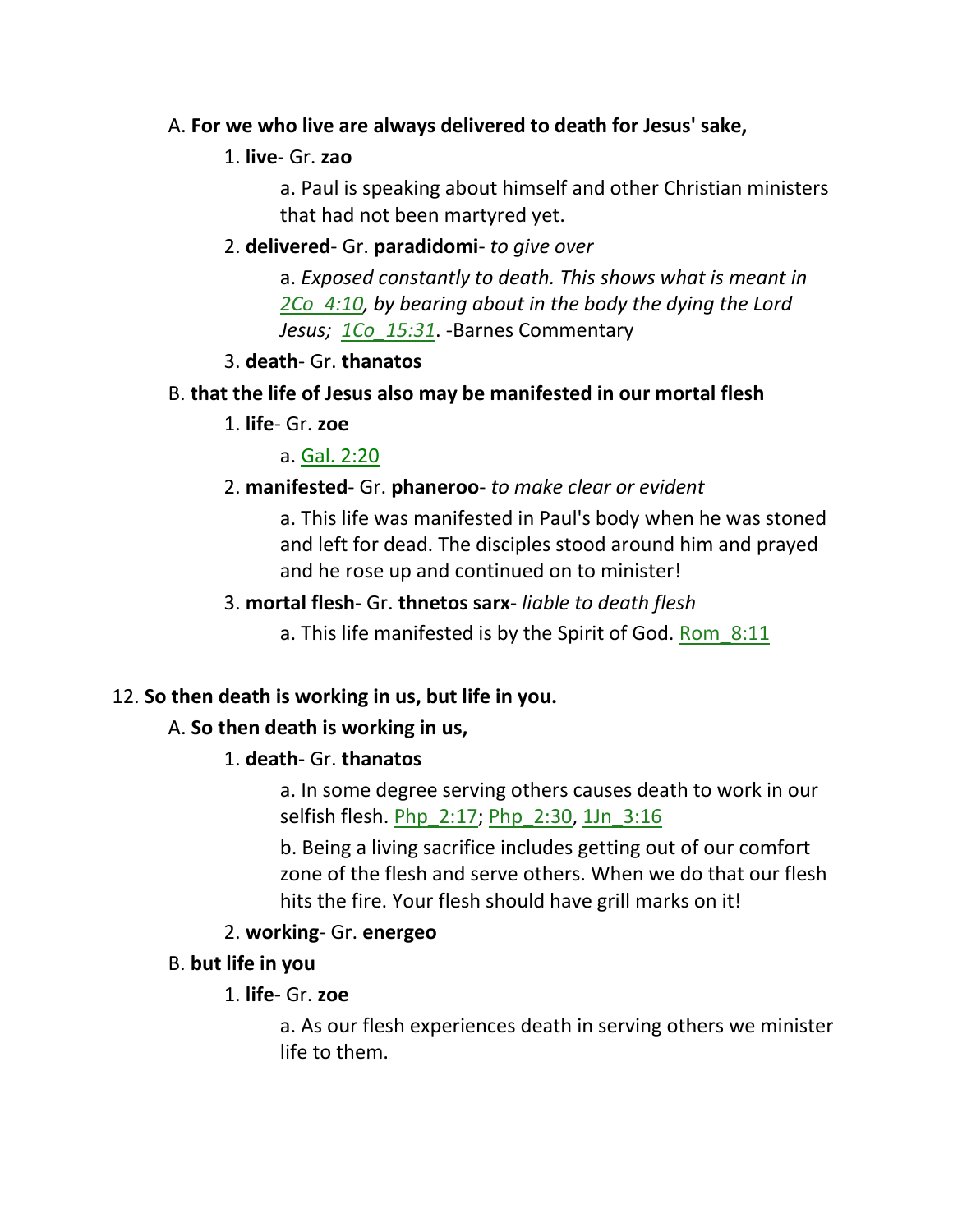13. **And since we have the same spirit of faith, according to what is written, "I BELIEVED AND THEREFORE I SPOKE," we also believe and therefore speak,** 

## A. **And since we have the same spirit of faith,**

#### 1. **same**- Gr. **autos**

a. This is the same spirit of faith that David exhibited when he was faced with affliction and fear of death. Paul is about to quote from one of David's psalms. Psalm 116:10

2. **spirit**- Gr. **pneuma**- *a characteristic spirit, an influential or vital principle, a prevading influence,* 

a. You can see when someone has the spirit of faith on them. Stephen was such a person in the New Testament. It says he was full of faith. For him to be full of faith, meant he was full of the Word. Everyone could see the spirit of faith on him.

3. **faith**- Gr. **pistis**- *firm persuasion, assurance*

### B. **according to what is written,**

## 1. **written**- Gr. **grapho**

a. The spirit of faith comes from revelation from the Word of God.

## C. **I believed and therefore I spoke,**

## 1. **believed**- Gr. **pisteuo**

a. This is the release of faith. One of the main ways faith is released is by speaking. The other way is by action.

## 2. **spoke**- Gr. **laleo**

a. David was not moved by his natural circumstances, but he was moved by what He believed and spoke in line with that.

## D. **we also believe and therefore speak**

## 1. **believe**- Gr. **pisteuo**

a. This was Paul releasing his faith.

## 2. **speak**- Gr. **laleo**

a. Like David, Paul was not moved by his negative outward circumstances, but he was moved by faith in the Word of God and therefore he spoke in line with it.

## 14. **knowing that He who raised up the Lord Jesus will also raise us up with**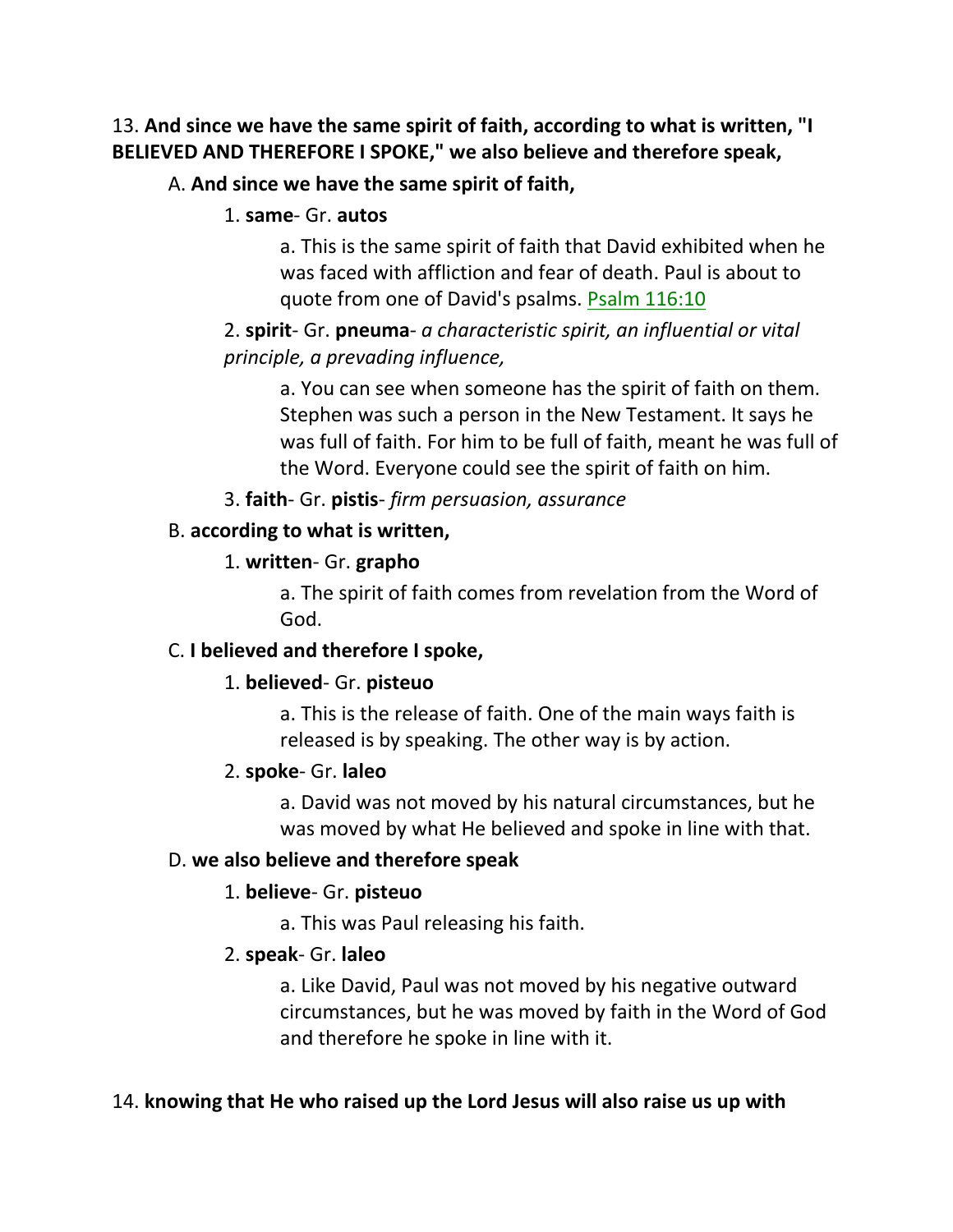**Jesus, and will present** *us* **with you.**

A. **knowing that He who raised up the Lord Jesus will also raise us up with Jesus,**

1. **knowing**- Gr. **eido**- *to know by perception*

a. Knowing spiritual truths from the Word of God brings stability to our Christian lives.

## 2. **raised up**- Gr. **egeiro**

a. God the Father, by the agency of the Holy Spirit, raised up Jesus.

## B. **and will present us with you.**

## 1. **raise up**

a. This is speaking of the resurrection of our body at the coming of the Lord.

b. God the Father by the agency of the Holy Spirit will raise us up at the coming of the Lord.

## 2. **present**- Gr. **paristemi**- *to place beside or near*

a. *Will present us before the throne of glory with exceeding joy and honor. He will present us to God as those who have been redeemed by his blood. He will present us in the courts of heaven, before the throne of the eternal Father, as his ransomed people; as recovered from the ruins of the fall; as saved by the merits of his blood. They shall not only be raised up from the dead; but they shall be publicly and solemnly presented to God as his, as recovered to his service, and as having a title in the covenant of grace to the blessedness of heaven*. -Barnes Commentary

15. **For all things** *are* **for your sakes, that grace, having spread through the many, may cause thanksgiving to abound to the glory of God.**

## A. **For all things are for your sakes,**

- 1. **your sakes**
	- a. Paul is speaking about his ministry to the Corinthians. All he did was for their good and edification, even if it exposed him to danger and even death.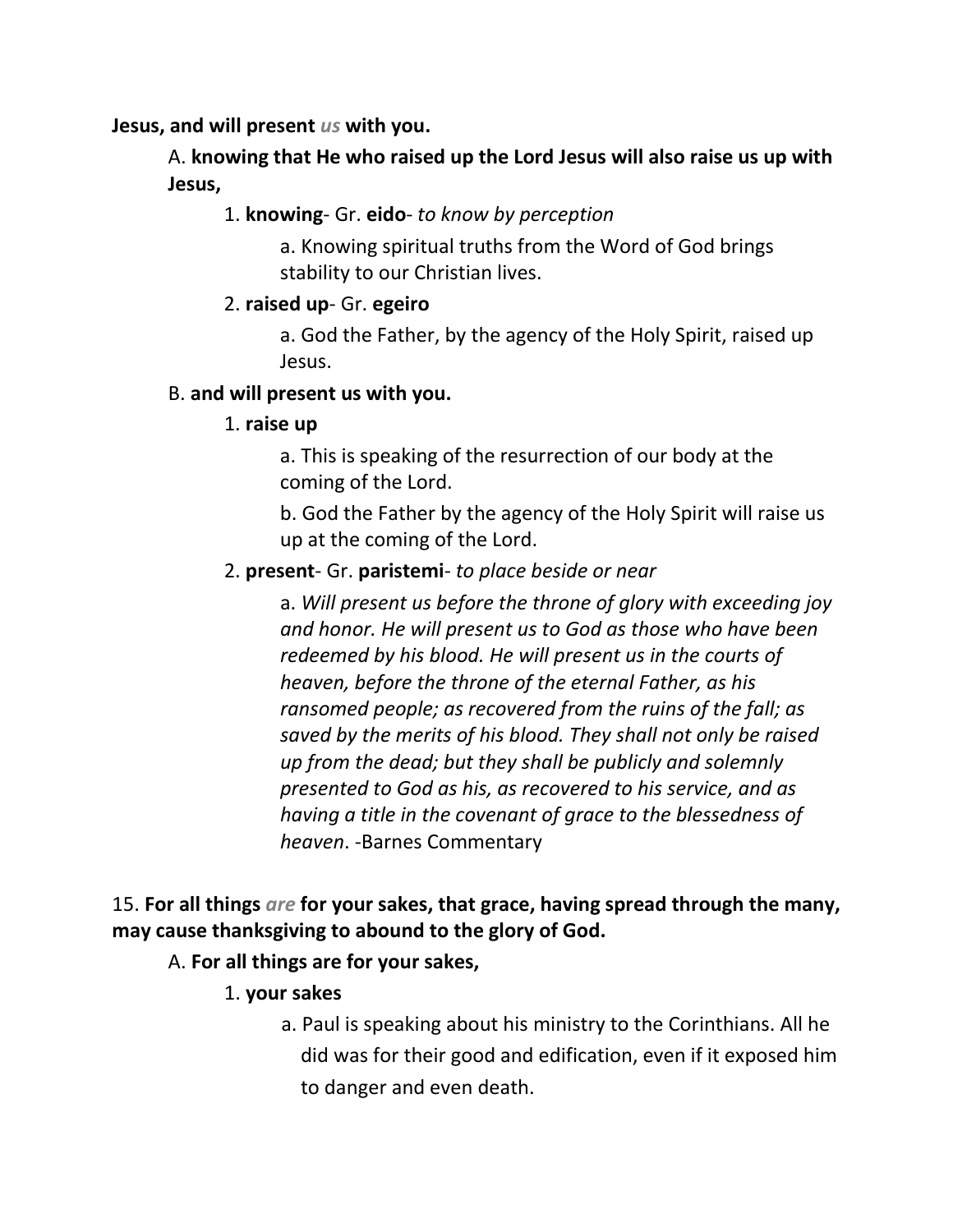## B. **that grace,**

## 1. **grace**- Gr. **charis**

a. This speaks of all the spiritual endowments of the gospel and the New Covenant given freely to us.

b. The gospel is freely given, but a minister of the gospel often incurs great expense in the ministration of it. This cost is their time, energy, and the suffering of persecution from Satan and people who do his bidding.

## C. **having spread through the many,**

1. A minister needs to focus on the many that are being blessed, rather than the few that opposes him or her.

2. Paul in prison focused on the "most" that were for him, not the "some" that were against him. Phil. 1:14-15

# D. **may cause thankgiving to abound to the glory of God**

# 1. **thanksgiving**- Gr. **eucharisteo**

a. The root word of thanksgiving is grace- **charis**. Thanksgiving is processed grace that is returned to God.

## 2. **abound**- Gr. **perisseuo**

# 3. **glory**- Gr. **doxa**

a. We are called to take the grace we receive vertically from God and go horizontal with it. As we minister this grace as a good steward, then the result is that this horizontal grace will cause people to go vertical and glorify God and seek Him. This should be an unbroken cycle- vertical, horizontal, vertical, horizontal, vertical...etc.

# 16. **Therefore we do not lose heart. Even though our outward man is perishing, yet the inward** *man* **is being renewed day by day.**

# A. **Therefore we do not lose heart**

1. **lose heart**- Gr. **ekkakeo**- *to turn out badly; to be utterly spiritless, to be wearied out, exhausted*

a. When we lose our focus on the Lord, then we turn out badly. We become spiritless, wearied out, exhausted, and cowardly.

b. Our focus on the Lord will keep us from crumbling under the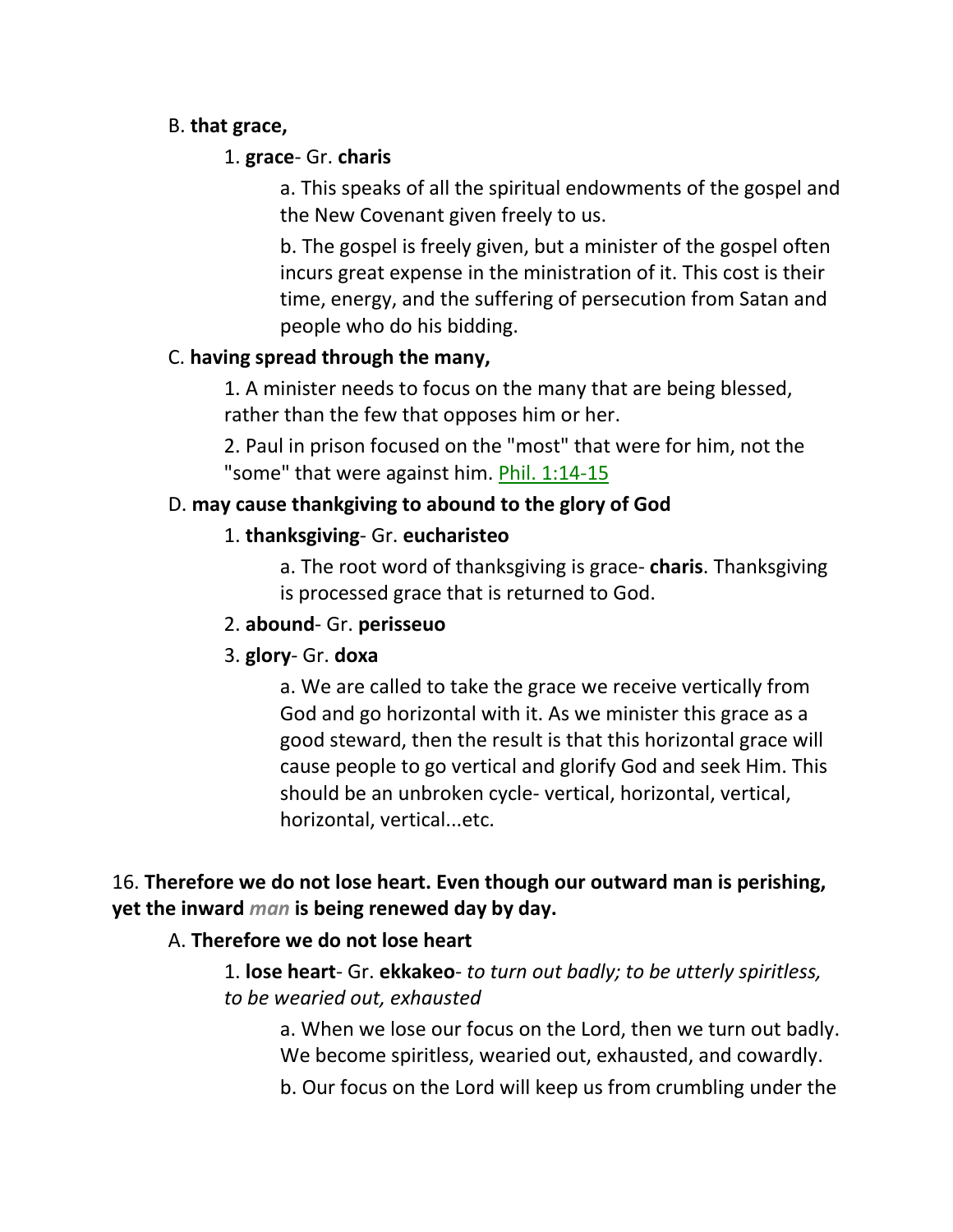pressure of persecution and circumstances. Heb 12:3

## B. **Even though our outward man is perishing,**

- 1. **outward** Gr. **exo**
- 2. **man** Gr. **anthropos**
	- a. This speaks of the body.
- 3. **perishing** Gr. **diaphtheiro** *to decay wholly*
	- a. Our physical body is aging and decaying.

b. Paul's body was also perishing due to the hardships of ministry and persecution.

## C. **yet the inward man is being renewed day by day**

1. **inward**- Gr. **esothen**

a. This speaks of our spirit and soul.

2. **renewed**- Gr. **anakainoo**- *changed into a new kind of life as opposed to the former corrupt state*

> a. Persecution may impact our physical body and circumstances even to the point of destruction, but it can't destroy our inward man. Mat\_10:28

3. **day**- Gr. **hemera**

a. Col\_3:10

# 17. **For our light affliction, which is but for a moment, is working for us a far more exceeding** *and* **eternal weight of glory,**

A. **For our light affliction,**

1. **light**- Gr. **elaphros**- *light in weight*

- 2. **affliction** Gr. **thlipsis** *crushing pressure*
	- a. Paul lists this light affliction. 2Co\_11:23-28

## B. **which is but for a moment,**

1. **moment**- Gr. **parautika**- *at this very instant*

C. **is working for us a far more exceeding and eternal weight of glory**

1. **working**- Gr. **katergazomai**- *to work out fully, to carry out*

- 2. **far more exceeding** Gr. **kata hyperbole eis hyperbole** *according to what is over and beyond unto over and beyond*
	- a. Paul is stretching the Greek language to its breaking point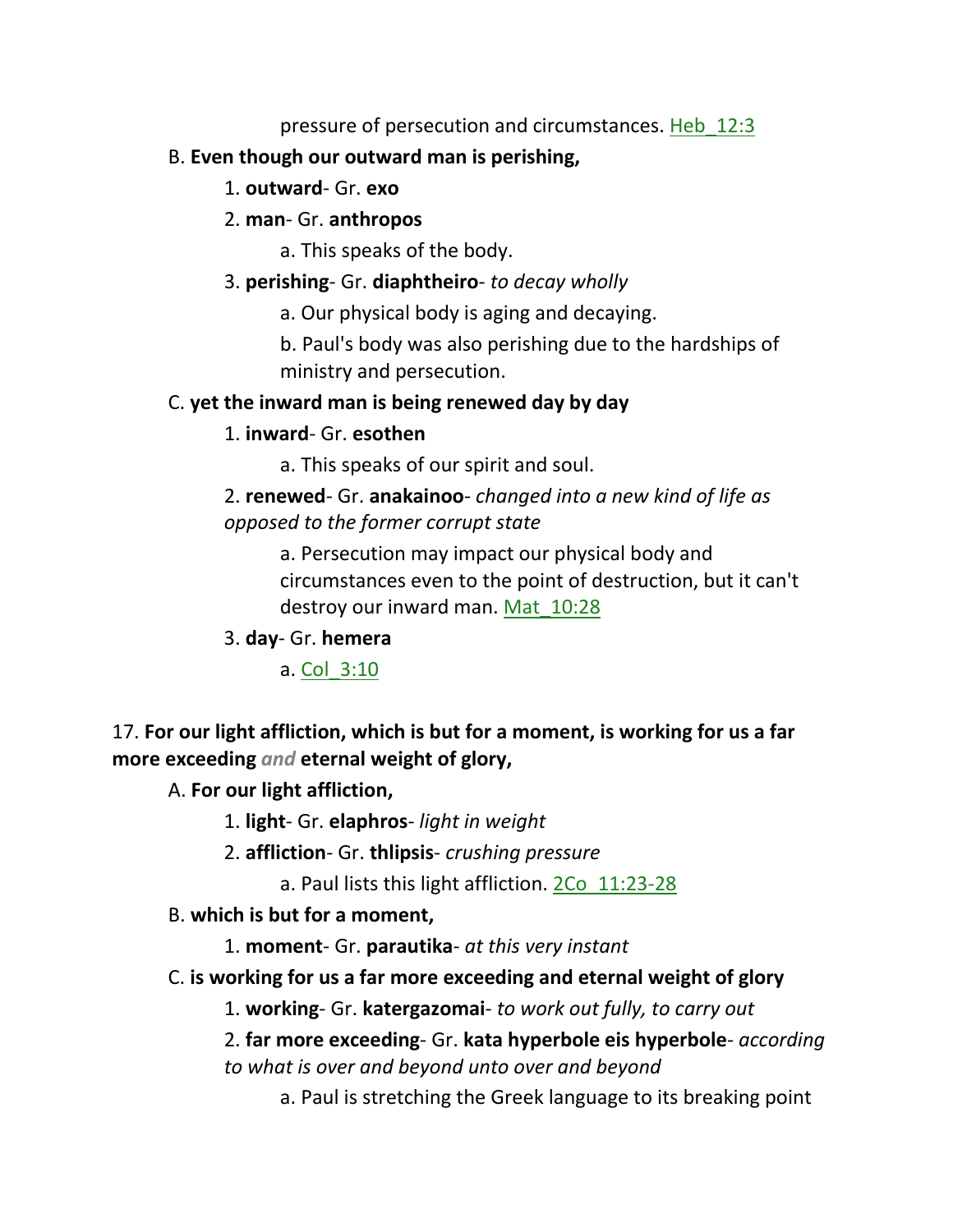here to describe the degree of glory that awaits us. It is excessive leading to more excess!

### 3. **eternal**- Gr. **aionios**- *everlasting*

### 4. **weight**- Gr. **baros**

a. We are often quite burdened by the pressures of this life. This weight can't compare to the weight of glory and bliss that will rest on us in the coming ages! 1Co 2:9

## 5. **glory**- Gr. **doxa**

a. This is not only the splendor of God, but also His goodness, grace, and mercy.

b. The affliction of this life are nothing compared to the glory that awaits us. Rom\_8:18

18. **while we do not look at the things which are seen, but at the things which are not seen. For the things which are seen** *are* **temporary, but the things which are not seen** *are* **eternal.** 

## A. **while we do not look at the things which are seen,**

1. **look**- Gr. **skopeo**- *to fix one's eyes upon, direct one's attention to,* 

a. Paul is not saying he does not see the natural circumstances of life, but that he is not focusing his attention on them.

## 2. **seen**- Gr. **blepo**- *to see, discern, of the bodily eye*

a. The light afflictions that can be seen and felt in the natural.

## B. **but at the things which are not seen**

## 1. **not seen**

a. This is what is true in the spirit realm.

b. How can we look at things that are not seen? It is by the eyes of our heart. Our physical body has eyes, but so does our inward man [heart]. Eph. 1:18

## C. **For the things which are seen are temporary,**

## 1. **temporary**- Gr. **proskairos**- *for the [present] season*

a. This life is but for a short season in the overarching time frame of eternity.

## D. **but the things which are not seen are eternal**

1. **eternal**- Gr. **aionios**